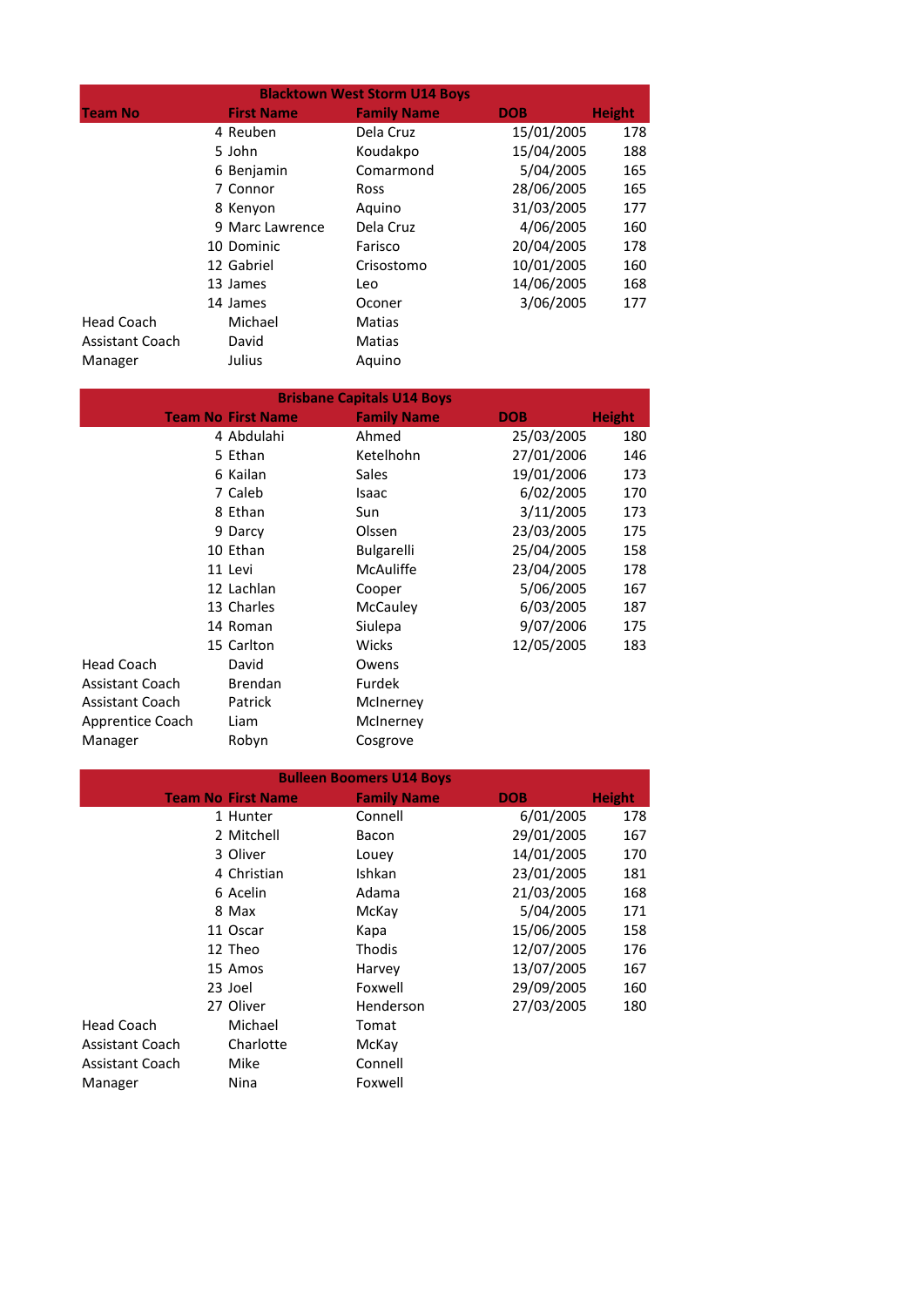| <b>Cairns Marlins U14 Boys</b> |  |                           |                    |            |               |
|--------------------------------|--|---------------------------|--------------------|------------|---------------|
|                                |  | <b>Team No First Name</b> | <b>Family Name</b> | <b>DOB</b> | <b>Height</b> |
|                                |  | 4 Blake                   | Dorahy             | 15/01/2006 | 163           |
|                                |  | 5 Aaron                   | Dell               | 28/02/2005 | 156           |
|                                |  | 6 Daniel                  | Statton            | 19/09/2006 | 158           |
|                                |  | 7 Tv                      | Simmons            | 8/04/2005  | 174           |
|                                |  | 8 Tyson                   | Crees              | 10/05/2006 | 180           |
|                                |  | 9 Malakai                 | Oui                | 11/02/2005 | 165           |
|                                |  | 10 Samuel                 | Kalac              | 12/04/2006 | 182           |
|                                |  | 11 Hudson                 | Steer              | 28/02/2005 | 176           |
|                                |  | 12 Jaylen                 | Pitman             | 16/06/2005 | 163           |
|                                |  | 13 Kieran                 | Jones              | 2/03/2005  | 185           |
|                                |  | 14 Nick                   | Kilfov             | 1/01/2005  | 181           |
|                                |  | 15 Blake                  | Alidenes           | 7/06/2005  | 170           |
| Coach                          |  | Darryll                   | Stattmann          |            |               |
| <b>Assistant Coach</b>         |  | Anthea                    | Crees              |            |               |
| <b>Assistant Coach</b>         |  | Adam                      | Simmons            |            |               |
| Manager                        |  | Robert                    | Statton            |            |               |
| Assistant Manager              |  | Julie                     | Statton            |            |               |

| <b>Canberra Gunners U14 Boys</b> |  |                           |                    |            |               |
|----------------------------------|--|---------------------------|--------------------|------------|---------------|
|                                  |  | <b>Team No First Name</b> | <b>Family Name</b> | <b>DOB</b> | <b>Height</b> |
|                                  |  | 8 William                 | Goodwin            | 7/05/2005  | 180           |
|                                  |  | 9 Jordan                  | Jonathan           | 9/11/2005  | 160           |
|                                  |  | 10 Liam                   | Naughton           | 15/06/2005 | 164           |
|                                  |  | 11 Jesse                  | Tait               | 27/01/2005 | 168           |
|                                  |  | 13 Majak                  | Wel                | 17/03/2005 | 182           |
|                                  |  | 20 Sam                    | Perkins            | 27/04/2005 | 139           |
|                                  |  | 25 Adam                   | Zanardo            | 17/02/2005 | 180           |
|                                  |  | 31 Mason                  | <b>Bruce</b>       | 27/02/2005 | 181           |
|                                  |  | 55 Jake                   | Solodchuck         | 26/10/2005 | 180           |
|                                  |  | 61 Tom                    | Griffiths          | 9/06/2005  | 183           |
| Head Coach                       |  | Phil                      | Cole               |            |               |
| <b>Assistant Coach</b>           |  | Paul                      | Mitchell           |            |               |
| Apprentice Coach                 |  | Aidan                     | <b>Barnett</b>     |            |               |
| Manager                          |  | Fiona                     | Wright             |            |               |

|                        |                           | <b>Central Districts Lions U14 Boys</b> |            |               |  |  |
|------------------------|---------------------------|-----------------------------------------|------------|---------------|--|--|
|                        | <b>Team No First Name</b> | <b>Family Name</b>                      | <b>DOB</b> | <b>Height</b> |  |  |
|                        | 0 Mitchell                | Sayer                                   | 22/04/2005 | 160           |  |  |
|                        | 1 Tyas                    | <b>Humphreys</b>                        | 29/01/2005 | 169           |  |  |
|                        | 2 Brant                   | Day                                     | 17/02/2006 | 176           |  |  |
|                        | 3 William                 | McKay                                   | 3/01/2005  | 179           |  |  |
|                        | 5 Bailey                  | Nathan                                  | 21/06/2005 | 164           |  |  |
|                        | 7 Charlie                 | Forgione                                | 17/03/2005 | 182           |  |  |
|                        | 13 Noah                   | Villanueva                              | 8/05/2005  | 163           |  |  |
|                        | 29 Jamison                | Hobbs                                   | 22/06/2005 | 170           |  |  |
|                        | 30 Spencer                | Gaze                                    | 11/04/2006 | 165           |  |  |
|                        | 41 Koby                   | Rosenzweig                              | 10/03/2005 | 172           |  |  |
|                        | 44 Makai                  | Dornford                                | 2/11/2005  | 167           |  |  |
| <b>Head Coach</b>      | Toby                      | Lockwood                                |            |               |  |  |
| <b>Assistant Coach</b> | Christopher               | Jolly                                   |            |               |  |  |
| <b>Assistant Coach</b> | Terry                     | Nathan                                  |            |               |  |  |
| Apprentice Coach       | Joelle                    | Villanueva                              |            |               |  |  |
| Manager                | Janine                    | McKay                                   |            |               |  |  |
| Assistant Manager      | Marnie                    | Tipler                                  |            |               |  |  |
| Assistant Manager      | Jacqueline                | Nathan                                  |            |               |  |  |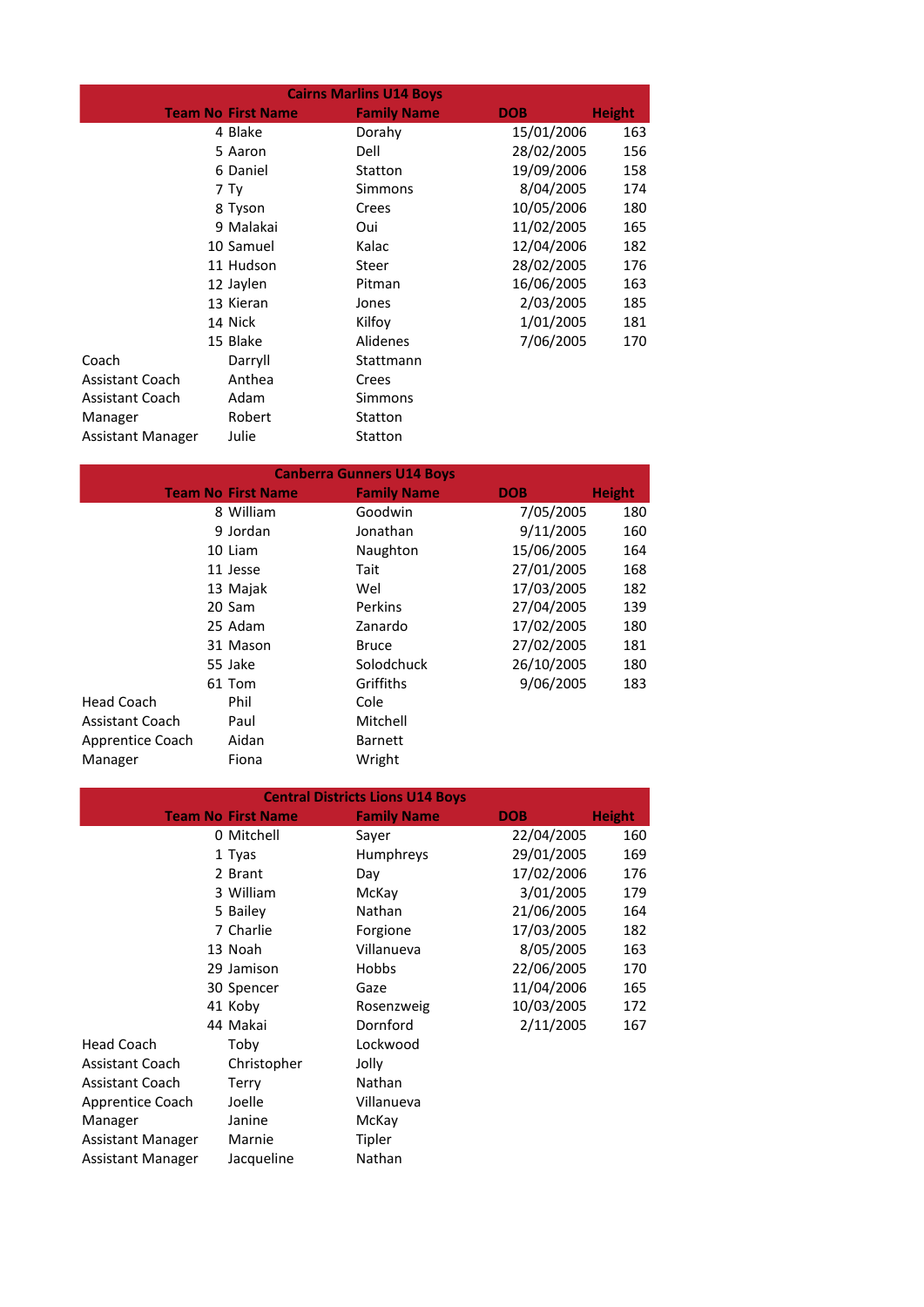| <b>Darwin Cyclones U14 Boys</b> |                           |                    |            |               |  |
|---------------------------------|---------------------------|--------------------|------------|---------------|--|
|                                 | <b>Team No First Name</b> | <b>Family Name</b> | <b>DOB</b> | <b>Height</b> |  |
|                                 | 0 Matthew                 | Hammer             | 14/11/2005 | 155           |  |
|                                 | 2 Jamie                   | Hart               | 16/06/2005 | 165           |  |
|                                 | 4 Dezrin                  | Anzac              | 17/10/2005 | 150           |  |
|                                 | 5 Tristyn                 | Ambrose-Pearce     | 21/01/2005 | 180           |  |
|                                 | 7 Connor                  | Barram             | 27/06/2005 | 170           |  |
|                                 | 8 Abraham                 | Stephen-Bolaji     | 16/01/2006 | 150           |  |
|                                 | 11 Zak                    | Keightley          | 14/09/2005 | 170           |  |
|                                 | 12 Jacob                  | Lloren             | 22/08/2006 | 158           |  |
|                                 | 13 William                | Murdoch            | 7/10/2005  | 154           |  |
|                                 | 15 Hayden                 | <b>Brauer</b>      | 21/08/2005 | 170           |  |
| <b>Head Coach</b>               | Chad                      | Keightley          |            |               |  |
| <b>Assistant Coach</b>          | Dan                       | Sivan              |            |               |  |
| Manager                         | Michael                   | Hammer             |            |               |  |

| <b>Eltham Wildcats U14 Boys</b> |  |                           |                    |            |               |  |
|---------------------------------|--|---------------------------|--------------------|------------|---------------|--|
|                                 |  | <b>Team No First Name</b> | <b>Family Name</b> | <b>DOB</b> | <b>Height</b> |  |
|                                 |  | 10 Ethan                  | Reytomas           | 5/08/2006  | 164           |  |
|                                 |  | 23 Isaiah                 | Stratford          | 11/10/2005 | 152           |  |
|                                 |  | 32 Mitchell               | Ferronato          | 29/08/2005 | 186           |  |
|                                 |  | 33 Jed                    | Wallace            | 3/02/2005  | 179           |  |
|                                 |  | 35 Kristian               | Ferronato          | 19/01/2005 | 183           |  |
|                                 |  | 40 Felix                  | Bell               | 30/03/2005 | 186           |  |
|                                 |  | 42 Hudson                 | Young              | 24/02/2005 | 172           |  |
|                                 |  | 44 Nathan                 | Raphael            | 14/01/2005 | 172           |  |
|                                 |  | 52 Emett                  | Wise               | 9/03/2005  | 166           |  |
|                                 |  | 55 Cameron                | Meyers             | 9/08/2005  | 173           |  |
| <b>Head Coach</b>               |  | Craig                     | Stratford          |            |               |  |
| <b>Assistant Coach</b>          |  | Rachel                    | Wallace            |            |               |  |
| Manager                         |  | Stuart                    | Young              |            |               |  |

| <b>Hills Hornets U14 Boys</b> |                           |                    |            |               |  |
|-------------------------------|---------------------------|--------------------|------------|---------------|--|
|                               | <b>Team No First Name</b> | <b>Family Name</b> | <b>DOB</b> | <b>Height</b> |  |
|                               | 5 Thomas                  | Gacis              | 23/08/2005 | 164           |  |
|                               | 6 Bryan                   | Sto Domingo        | 9/09/2005  | 168           |  |
|                               | 7 Andrei                  | Honrada            | 19/01/2006 | 150           |  |
|                               | 9 Bailey                  | Thom               | 24/01/2006 | 175           |  |
|                               | 10 Arvin                  | Khosravi Nia       | 21/08/2005 | 155           |  |
|                               | 11 Marko                  | Rangan             | 23/09/2005 | 181           |  |
|                               | 12 Tone                   | Wang               | 27/02/2005 | 179           |  |
|                               | 13 Joev                   | Symin              | 2/09/2005  | 180           |  |
|                               | 14 Kaden                  | Puletua            | 30/05/2005 | 185           |  |
|                               | 15 Jezeriah               | Afele              | 24/04/2005 | 179           |  |
| Head Coach                    | David                     | Hayman             |            |               |  |
| <b>Assistant Coach</b>        | Daniel                    | <b>Triklis</b>     |            |               |  |
| Manager                       | Rameshwar                 | Rangan             |            |               |  |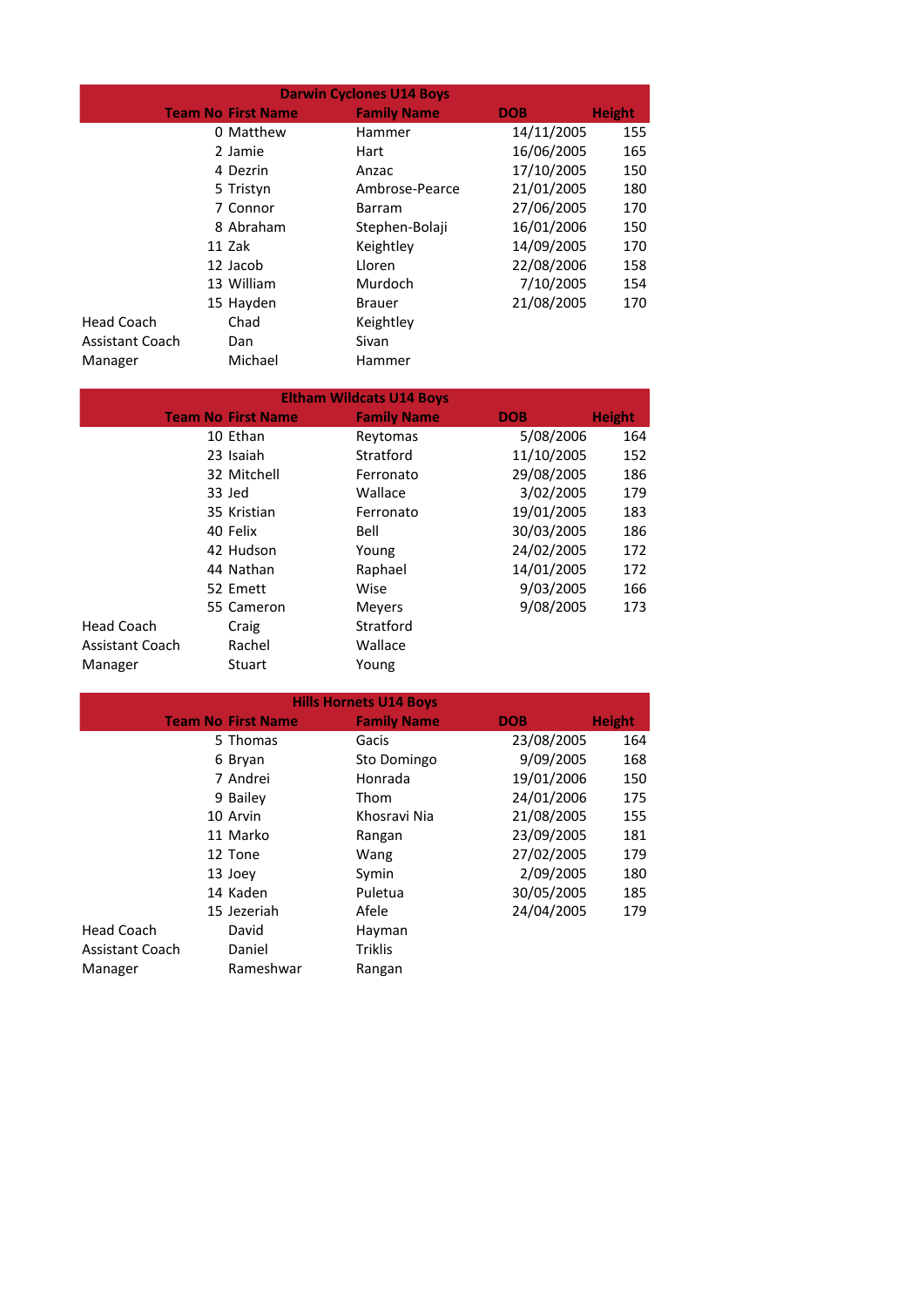| <b>Illawarra Hawks U14 Boys</b> |                           |                    |            |               |  |
|---------------------------------|---------------------------|--------------------|------------|---------------|--|
|                                 | <b>Team No First Name</b> | <b>Family Name</b> | <b>DOB</b> | <b>Height</b> |  |
|                                 | 7 Joshua                  | Dent               | 5/09/2005  | 188           |  |
|                                 | 5 Kitiloni                | Bailey             | 19/04/2005 | 168           |  |
|                                 | 6 Seth                    | Pearman            | 26/06/2005 | 170           |  |
|                                 | 9 Benjamin                | Lu                 | 17/03/2005 | 183           |  |
|                                 | 12 Judah                  | Kami               | 13/01/2005 | 175           |  |
|                                 | 15 Max                    | Driscoll           | 3/02/2005  | 163           |  |
|                                 | 24 Joshua                 | Costain            | 25/01/2005 | 170           |  |
|                                 | 30 Noah                   | <b>Beveridge</b>   | 1/07/2005  | 172           |  |
|                                 | 32 Mason                  | <b>Broadhead</b>   | 11/07/2005 | 169           |  |
|                                 | 55 Tobias                 | Delaney            | 10/01/2005 | 163           |  |
| Head Coach                      | Simon                     | Dent               |            |               |  |
| <b>Assistant Coach</b>          | Luke                      | McGuire            |            |               |  |
| Manager                         | Glen                      | <b>Broadhead</b>   |            |               |  |

| <b>Kilsyth Cobras U14 Boys</b> |  |                           |                    |            |               |
|--------------------------------|--|---------------------------|--------------------|------------|---------------|
|                                |  | <b>Team No First Name</b> | <b>Family Name</b> | <b>DOB</b> | <b>Height</b> |
|                                |  | 1 Isaac                   | Ghosn              | 23/02/2006 | 162           |
|                                |  | 31 Jett                   | Benninga           | 13/04/2005 | 178           |
|                                |  | 2 Heath                   | <b>Batten</b>      | 12/10/2005 | 176           |
|                                |  | 11 Ryan                   | Nunziante          | 8/05/2006  | 157           |
|                                |  | 13 Cooper                 | Rouget             | 15/01/2005 | 160           |
|                                |  | 18 Cameron                | West               | 31/10/2006 | 169           |
|                                |  | 30 Curtis                 | Putney             | 30/01/2006 | 147           |
|                                |  | 34 Kierany                | Devery             | 16/09/2005 | 183           |
|                                |  | 42 Cambell                | <b>Wyss</b>        | 25/08/2005 | 166           |
|                                |  | 44 Wyatt                  | Stewart            | 22/01/2005 | 161           |
| Head Coach                     |  | Brad                      | Hauer              |            |               |
| <b>Assistant Coach</b>         |  | Daniel                    | Stewart            |            |               |
| Manager                        |  | Kylie                     | Rouget             |            |               |
| Assistant Manager              |  | Caitlin                   | <b>Wyss</b>        |            |               |

| <b>Newcastle Hunters U14 Boys</b> |                           |                    |            |               |  |
|-----------------------------------|---------------------------|--------------------|------------|---------------|--|
|                                   | <b>Team No First Name</b> | <b>Family Name</b> | <b>DOB</b> | <b>Height</b> |  |
|                                   | 4 Jacob                   | Lehmann            | 3/06/2005  | 160           |  |
|                                   | 5 Lachlan                 | Bray-Shone         | 12/10/2005 | 159           |  |
|                                   | 6 Riley                   | Courtney           | 20/01/2005 | 143           |  |
|                                   | 7 Levi                    | Denzin             | 17/03/2005 | 175           |  |
|                                   | 10 Jeremy                 | Kennedy            | 11/05/2005 | 178           |  |
|                                   | 11 Brendan                | Palmer             | 15/01/2005 | 170           |  |
|                                   | 12 Nikolas                | Brill              | 2/03/2005  | 180           |  |
|                                   | 13 Manase                 | Fakahau            | 23/08/2005 | 182           |  |
|                                   | 14 Will                   | Hateley            | 26/05/2005 | 186           |  |
|                                   | 15 Kingsley               | Gyesi-Bisah        | 11/03/2006 | 184           |  |
| Head Coach                        | Daniel                    | Palmer             |            |               |  |
| <b>Assistant Coach</b>            | Kylie                     | Bray               |            |               |  |
| Manager                           | Catherine                 | Kennedy            |            |               |  |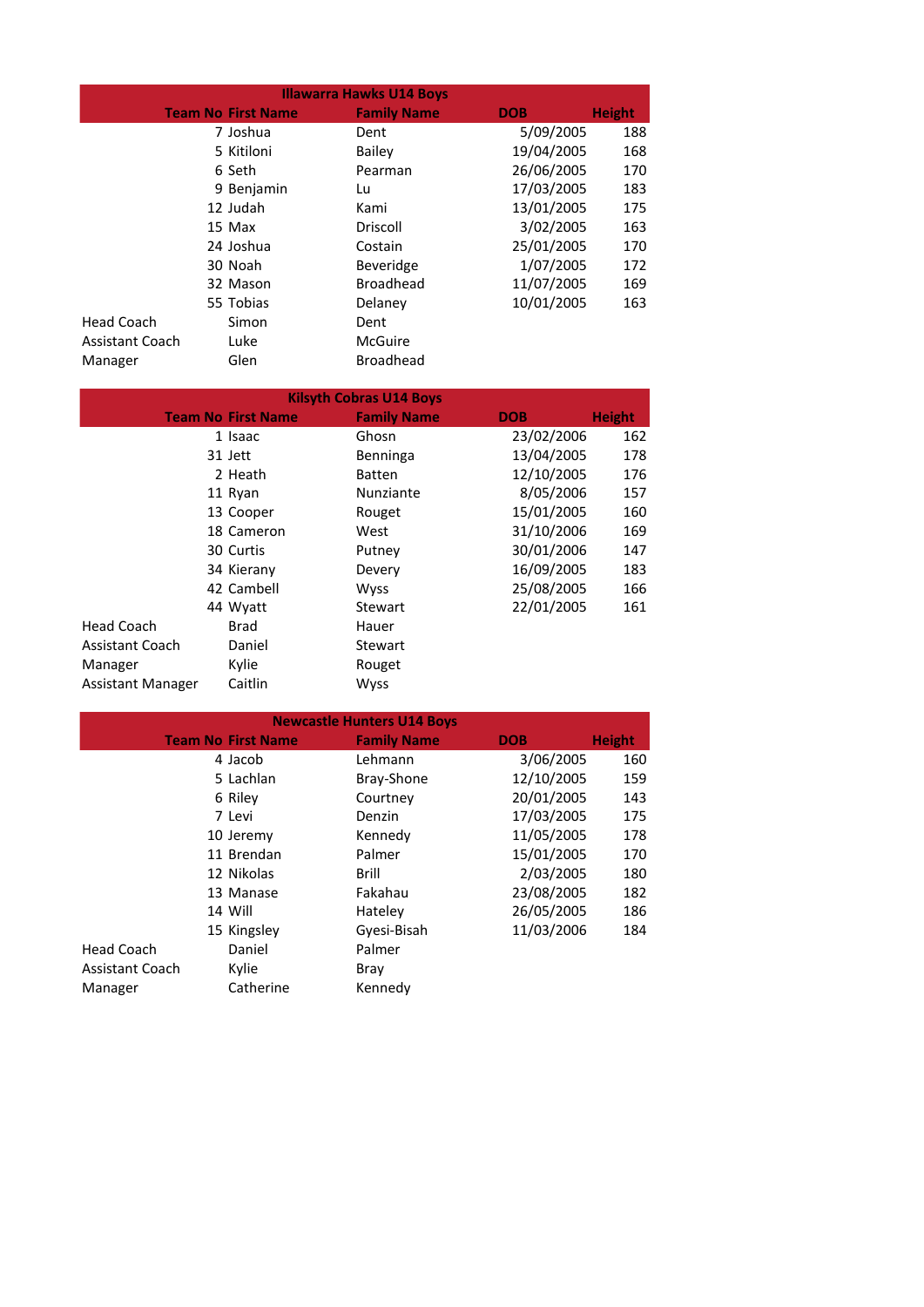| <b>North Adelaide Basketball Club U14 Boys</b> |  |                           |                    |            |               |
|------------------------------------------------|--|---------------------------|--------------------|------------|---------------|
|                                                |  | <b>Team No First Name</b> | <b>Family Name</b> | <b>DOB</b> | <b>Height</b> |
|                                                |  | 1 Jacob                   | Jones              | 3/02/2005  | 156           |
|                                                |  | 3 Kane                    | McAuliffe          | 1/03/2005  | 177           |
|                                                |  | 8 Noah                    | McDonald           | 13/07/2005 | 170           |
|                                                |  | 10 Muhammad Ali           | Jawad              | 12/01/2005 | 165           |
|                                                |  | 23 Connor                 | <b>Butcher</b>     | 5/03/2005  | 165           |
|                                                |  | 25 Jaidyn                 | Mead               | 18/12/2005 | 142           |
|                                                |  | 32 Joel                   | Woodberry          | 27/01/2005 | 164           |
|                                                |  | 41 Mohammed               | Al-Ani             | 14/01/2006 | 186           |
|                                                |  | 48 Sebastian              | Wauer              | 15/01/2005 | 161           |
|                                                |  | 54 Andrew                 | Hage               | 18/02/2005 | 174           |
| Head Coach                                     |  | Joel                      | Juncken            |            |               |
| <b>Assistant Coach</b>                         |  | Stephen                   | Kellis             |            |               |
| Manager                                        |  | Lisa                      | McDonald           |            |               |
| Assistant Manager                              |  | Jan-Maree                 | Wauer              |            |               |

|                          |                           | <b>North West Tasmania Devils U14 Boys</b> |            |               |
|--------------------------|---------------------------|--------------------------------------------|------------|---------------|
|                          | <b>Team No First Name</b> | <b>Family Name</b>                         | <b>DOB</b> | <b>Height</b> |
|                          | 1 Geordie                 | Payne                                      | 6/11/2005  | 163           |
|                          | 2 Jacob                   | Furphy                                     | 5/08/2006  | 170           |
|                          | 4 Mason                   | Ratai                                      | 5/08/2005  | 177           |
|                          | 23 Alec                   | Newton                                     | 6/04/2005  | 163           |
|                          | 29 Jack                   | Kay                                        | 10/09/2005 | 161           |
|                          | 38 Samuel                 | Plapp                                      | 21/02/2006 | 162           |
|                          | 50 Kye                    | Savage                                     | 23/07/2005 | 174           |
|                          | 58 Samuel                 | Long                                       | 30/03/2005 | 163           |
|                          | 79 Saxon                  | Beard                                      | 12/07/2005 | 160           |
|                          | 93 Finn                   | <b>Mcinnes</b>                             | 24/03/2005 | 172           |
| <b>Head Coach</b>        | Leigh                     | <b>Mcinnes</b>                             |            |               |
| <b>Assistant Coach</b>   | Darren                    | Long                                       |            |               |
| Manager                  | Ellen                     | Beard                                      |            |               |
| <b>Assistant Manager</b> | David                     | Beard                                      |            |               |

|                        |                           | <b>Northern Tasmania Tigers U14 Boys</b> |            |               |
|------------------------|---------------------------|------------------------------------------|------------|---------------|
|                        | <b>Team No First Name</b> | <b>Family Name</b>                       | <b>DOB</b> | <b>Height</b> |
|                        | 4 Lachlan                 | <b>Brewer</b>                            | 25/04/2005 | 183           |
|                        | 5 Ryley                   | Sanders                                  | 21/01/2005 | 168           |
|                        | 18 Maxwell                | Lyndon                                   | 8/02/2005  | 150           |
|                        | 31 Thomas                 | <b>Beaumont</b>                          | 5/01/2005  | 170           |
|                        | 36 Aiden                  | Gibson                                   | 18/03/2005 | 179           |
|                        | 38 Axell                  | Panton                                   | 14/03/2005 | 166           |
|                        | 40 Max                    | Hollister                                | 24/02/2005 | 164           |
|                        | 48 Ryan                   | Leonard                                  | 21/02/2005 | 171           |
|                        | 54 Logan                  | Howe                                     | 21/07/2005 | 174           |
|                        | 92 Oliver                 | <b>Baldock</b>                           | 25/10/2006 | 158           |
| Head Coach             | Josh                      | <b>Atkins</b>                            |            |               |
| <b>Assistant Coach</b> | James                     | <b>Baldock</b>                           |            |               |
| Manager                | Katherine                 | Leonard                                  |            |               |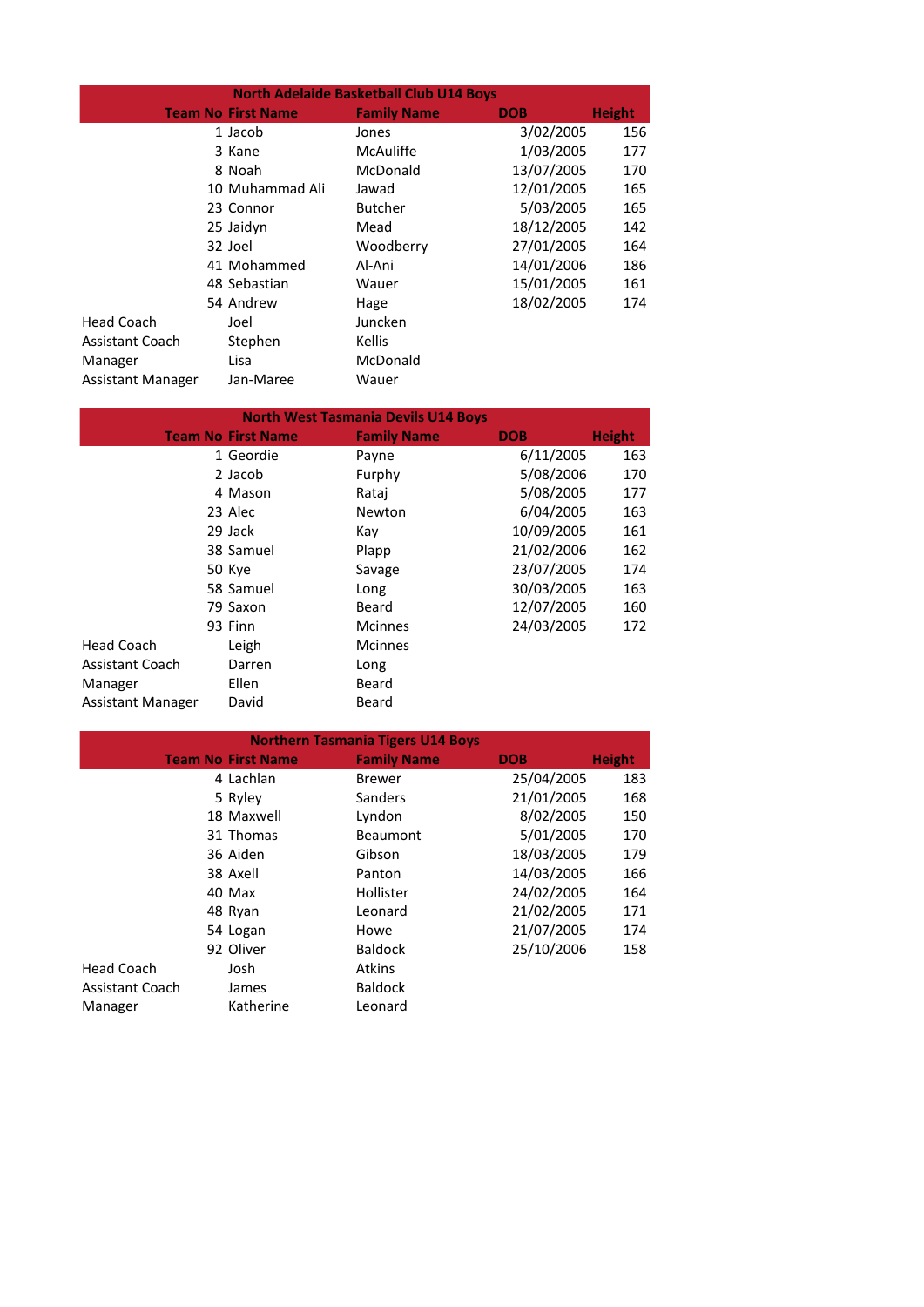| <b>Norwood Flames U14 Boys</b> |  |                           |                    |            |               |
|--------------------------------|--|---------------------------|--------------------|------------|---------------|
|                                |  | <b>Team No First Name</b> | <b>Family Name</b> | <b>DOB</b> | <b>Height</b> |
|                                |  | 5 Lucas                   | Bowden             | 4/04/2006  | 160           |
|                                |  | 9 Caleb                   | <b>Barton</b>      | 22/01/2005 | 165           |
|                                |  | 11 Samuel                 | Lim                | 27/02/2005 | 157           |
|                                |  | 21 Harvey                 | George             | 21/05/2005 | 172           |
|                                |  | 34 Luke                   | Harvey             | 22/02/2005 | 178           |
|                                |  | 37 Hugh                   | Caldwell           | 8/12/2005  | 168           |
|                                |  | 42 Darcy                  | Kelly              | 2/01/2005  | 186           |
|                                |  | 44 Alex                   | Dodson             | 15/06/2004 | 170           |
|                                |  | 79 Liam                   | <b>Neville</b>     | 16/09/2005 | 177           |
|                                |  | 83 Declan                 | Murray             | 10/02/2005 | 176           |
| Head Coach                     |  | Phillip                   | Keenihan           |            |               |
| Assistant Coach                |  | Paige                     | Keenihan           |            |               |
| <b>Assistant Coach</b>         |  | Helder                    | <b>Borges</b>      |            |               |
| Manager                        |  | Anita                     | Harvey             |            |               |

| <b>Nunawading Spectres U14 Boys</b> |                           |                    |            |               |  |
|-------------------------------------|---------------------------|--------------------|------------|---------------|--|
|                                     | <b>Team No First Name</b> | <b>Family Name</b> | <b>DOB</b> | <b>Height</b> |  |
|                                     | 7 Angus                   | Sutherland         | 7/03/2005  | 172           |  |
|                                     | 12 Ethan                  | Hamamen            | 6/05/2005  | 160           |  |
|                                     | 13 Mathew                 | <b>McWilliams</b>  | 5/02/2005  | 179           |  |
|                                     | 14 Kaleb                  | <b>Beveridge</b>   | 1/10/2005  | 177           |  |
|                                     | 16 Tiernan                | <b>Stynes</b>      | 13/03/2005 | 177           |  |
|                                     | 21 Harrison               | Riddiford          | 27/07/2005 | 162           |  |
|                                     | 23 Evangelis              | Alexandropoulos    | 21/06/2005 | 171           |  |
|                                     | 24 Ben                    | Dammers            | 25/03/2005 | 181           |  |
|                                     | 26 Oscar                  | Dunn               | 11/08/2005 | 164           |  |
|                                     | 52 Tristan                | <b>Devers</b>      | 2/07/2005  | 182           |  |
|                                     | 53 Billy                  | <b>Hicks</b>       | 17/03/2005 | 173           |  |
|                                     | 90 Noah                   | La Combre          | 5/04/2005  | 181           |  |
| Head Coach                          | Darren                    | Rogers             |            |               |  |
| <b>Assistant Coach</b>              | Luke                      | Tenbuuren          |            |               |  |
| Manager                             | Chris                     | <b>Beveridge</b>   |            |               |  |

| <b>South West Slammers U14 Boys</b> |                           |                    |            |               |
|-------------------------------------|---------------------------|--------------------|------------|---------------|
|                                     | <b>Team No First Name</b> | <b>Family Name</b> | <b>DOB</b> | <b>Height</b> |
|                                     | 0 Kobe                    | Craig              | 27/11/2005 | 150           |
|                                     | 1 Pharell                 | Keats              | 26/05/2005 | 150           |
|                                     | 6 Lucas                   | Kemp               | 28/09/2005 | 162           |
|                                     | 8 Dyllan                  | Catalano           | 12/04/2005 | 182           |
|                                     | 9 Olyver                  | Shaw               | 13/02/2005 | 168           |
|                                     | 11 Cooper                 | Zanich             | 1/08/2005  | 150           |
|                                     | 13 Charles                | Sissoev            | 17/03/2005 | 168           |
|                                     | 21 Albie                  | Barnden            | 1/02/2005  | 168           |
|                                     | 23 Max                    | Rognetta           | 25/08/2005 | 151           |
|                                     | 35 Malachai               | Bell               | 7/02/2005  | 183           |
| Head Coach                          | Carl                      | Catalano           |            |               |
| <b>Assistant Coach</b>              | Simon                     | Rognetta           |            |               |
| Manager                             | Nicole                    | Craig              |            |               |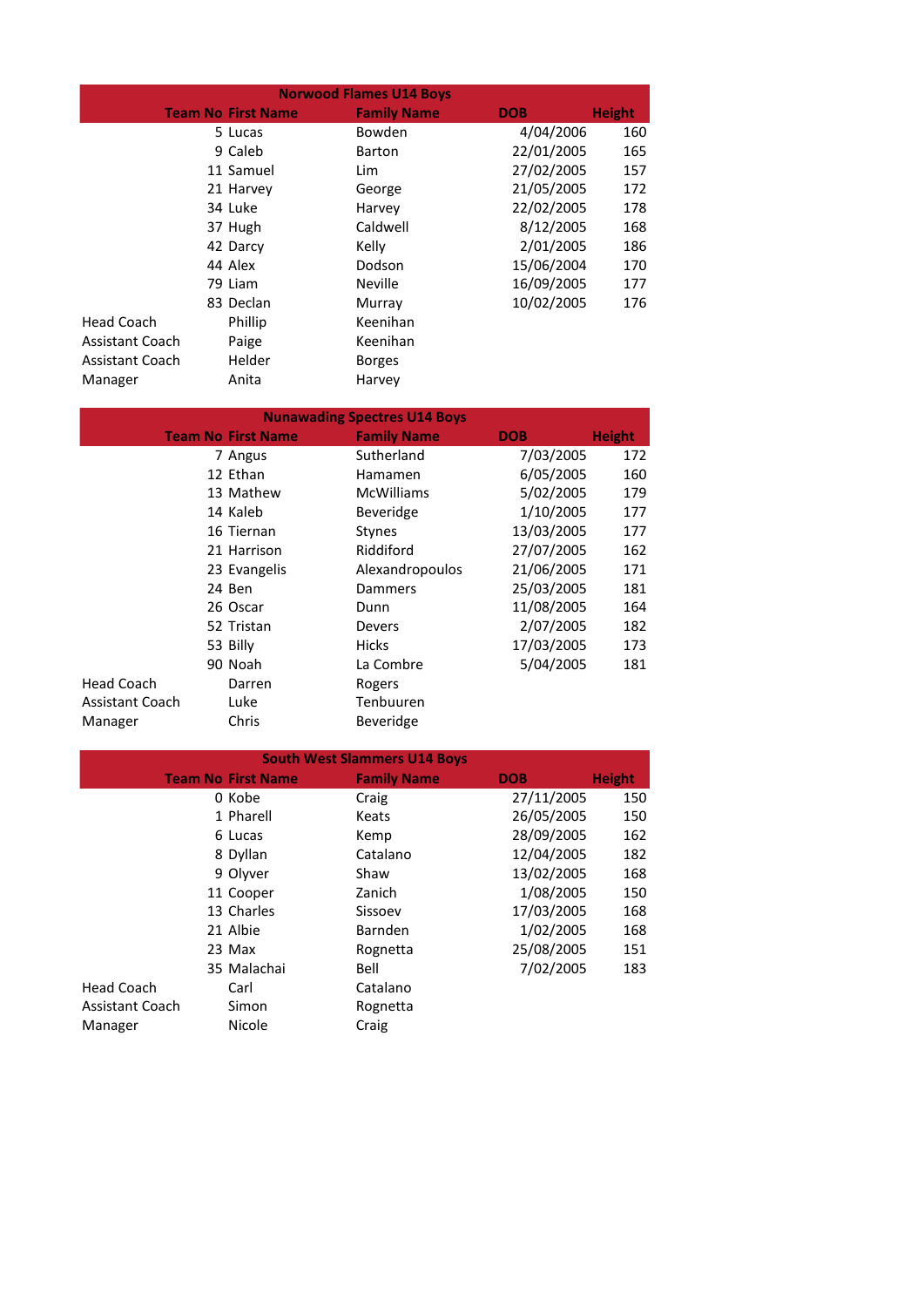| <b>Stirling Senators U14 Boys</b> |                           |                    |            |               |
|-----------------------------------|---------------------------|--------------------|------------|---------------|
|                                   | <b>Team No First Name</b> | <b>Family Name</b> | <b>DOB</b> | <b>Height</b> |
|                                   | 4 Owen                    | <b>Finis</b>       | 25/02/2005 | 149           |
|                                   | 7 Malachi                 | Desmond            | 8/07/2005  | 147           |
|                                   | 8 Gore                    | Swaka lo buluk     | 5/05/2005  | 152           |
|                                   | 10 Samuel                 | O'Keefe            | 7/06/2005  | 164           |
|                                   | 11 Antoine                | Tranguille         | 8/09/2005  | 153           |
|                                   | 13 Jonah                  | Muparutsa          | 22/05/2005 | 161           |
|                                   | 14 Simba                  | Munjodzi           | 4/08/2005  | 178           |
|                                   | 15 Leon                   | Zahos              | 19/03/2005 | 184           |
|                                   | 16 Jake                   | Ashworth           | 16/05/2005 | 159           |
|                                   | 17 Michael                | Aduk               | 11/10/2005 | 182           |
|                                   | 23 Justin                 | Berry              | 30/08/2005 | 165           |
|                                   | 24 Billy                  | Pearl              | 19/10/2005 | 161           |
| Head Coach                        | Joshua                    | <b>Nipps</b>       |            |               |
| <b>Assistant Coach</b>            | <b>Brandon</b>            | Riley              |            |               |
| Development Coach                 | Zeke                      | <b>Bartlett</b>    |            |               |
| Manager                           | <b>Bruce</b>              | Stuart             |            |               |

| <b>Sydney Comets Under 14 Boys</b> |  |                           |                    |            |               |
|------------------------------------|--|---------------------------|--------------------|------------|---------------|
|                                    |  | <b>Team No First Name</b> | <b>Family Name</b> | <b>DOB</b> | <b>Height</b> |
|                                    |  | 4 Connor                  | Gonios             | 1/04/2005  | 170           |
|                                    |  | 5 Klairus                 | Amir               | 4/05/2005  | 183           |
|                                    |  | 6 Isaac                   | Ayoubi             | 3/05/2005  | 171           |
|                                    |  | 7 Jake                    | Weinstein          | 24/01/2005 | 171           |
|                                    |  | 8 Samuel                  | Lewis              | 5/01/2005  | 182           |
|                                    |  | 9 Tenzin                  | Lounsbury          | 30/04/2005 | 178           |
|                                    |  | 10 Danil                  | Vasiliev           | 1/03/2006  | 157           |
|                                    |  | 11 Julius                 | Mitchell           | 7/07/2005  | 170           |
|                                    |  | 13 Anthony                | Mundine            | 4/03/2005  | 175           |
|                                    |  | 15 Dominik                | Subota             | 22/02/2005 | 171           |
| Head Coach                         |  | Paul                      | Mellett            |            |               |
| <b>Assistant Coach</b>             |  | Shaun                     | Roger              |            |               |
| Apprentice Coach                   |  | Lachlan                   | Lonergan           |            |               |
| Manager                            |  | Lemir khaled              | Ayoubi             |            |               |
| Manager                            |  | Noah                      | Mitchell           |            |               |

| <b>Townsville Heat U14 Boys</b> |                           |                    |            |               |
|---------------------------------|---------------------------|--------------------|------------|---------------|
|                                 | <b>Team No First Name</b> | <b>Family Name</b> | DOB        | <b>Height</b> |
|                                 | 6 Lleyton                 | Ward               | 27/05/2005 | 159           |
|                                 | 7 Jack                    | Minogue            | 10/06/2005 | 160           |
|                                 | 8 Kynan                   | McMahon            | 6/10/2006  | 169           |
|                                 | 9 Cody                    | Brown              | 26/02/2005 | 167           |
|                                 | 10 Riley                  | Downes             | 6/07/2006  | 178           |
|                                 | 12 Joseph                 | MacPherson         | 6/04/2005  | 181           |
|                                 | 11 Jack                   | Egginton           | 3/03/2006  | 171           |
|                                 | 13 Jasper                 | Caddies            | 5/06/2005  | 173           |
|                                 | 14 Matthew                | Ament              | 8/03/2006  | 186           |
|                                 | 15 Matthew                | Evans              | 9/01/2005  | 180           |
| Head Coach                      | Jared                     | Heuir              |            |               |
| <b>Assistant Coach</b>          | Craig                     | Homer              |            |               |
| Manager                         | Arthur-John               | Mcmahon            |            |               |